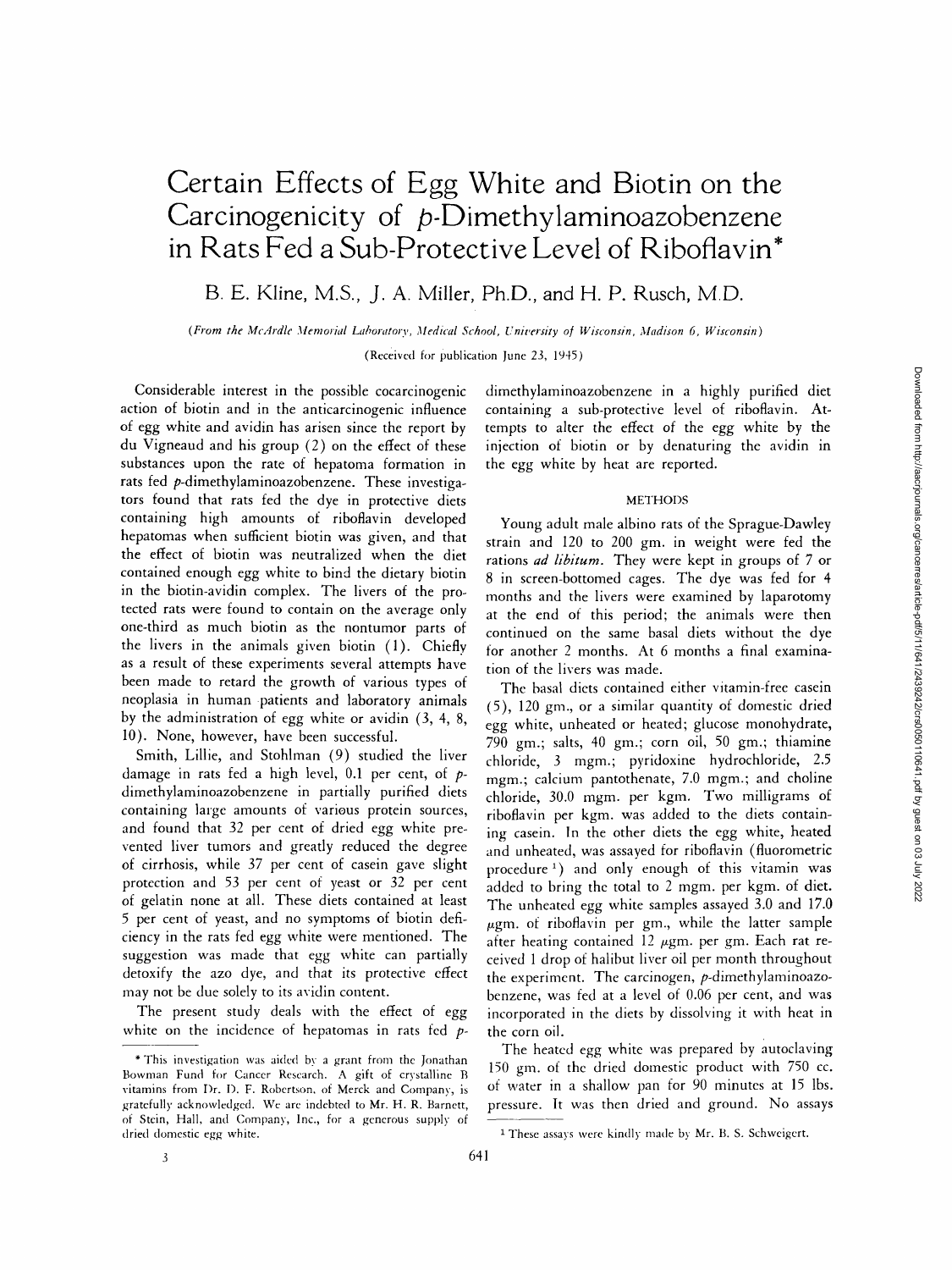for avidin were made. Since the animals on the heated egg-white diet continued to lose weight over the first 2 months of the experiment, each egg-white diet in this series was supplemented with 2 per cent of purified casein at the expense of glucose for the following 4 months. Each rat of one group fed the unheated egg white received  $2 \mu$ gm. of crystalline biotin in 0.2 cc. of saline solution by subcutaneous injection 3 times a week.

## **RESULTS**

The results obtained are summarized in Table I. The first series comprised two groups of rats, one fed the diet containing casein (Group 1) and the other given egg white instead (Group 2). The controls (Group 1) responded to the carcinogen in the same manner as observed repeatedly in previous experibiotin, while another received heated egg white. The rats in each of these groups ate more food and gained more weight than those in the previous series. Again the rats fed the control diet (Group 3) exhibited a typical incidence of liver tumors, 77 per cent, by 6 months. The rats fed unheated egg white (Group 4) developed a severe biotin deficiency as before, and had a final tumor incidence of only 14 per cent. It is interesting that this group consumed more dye than did the controls.

The injection of 2  $\mu$ gm. of crystalline biotin 3 times a week into each rat of another group fed unheated egg white (Group 5) completely prevented the biotin deficiency syndrome. The animals ate somewhat more food and gained more weight than did their controls (Group 3). However, only 10 per cent of the rats had hepatomas at 6 months; this incidence

TABLE I: EFFECT OF EGG WHITE AND BIOTIN ON THE CARCINOGENICITY OF P-I)IMETHYLAMINOAZOBENZENE IN DIETS CONTAINING A SUB-PROTECTIVE LEVEL OF RIBOFLAVIN

|       | Diet                                                                                          | Av. weight, gm. |           |           | Average<br>daily          | Survival $\dagger$     | Tumor<br>incidence ‡ |                 |                                              |          | Negative Cirrhosis at 4 mo. |          | <b>Biotin</b>                       |
|-------|-----------------------------------------------------------------------------------------------|-----------------|-----------|-----------|---------------------------|------------------------|----------------------|-----------------|----------------------------------------------|----------|-----------------------------|----------|-------------------------------------|
| Group |                                                                                               | Start           | 4<br>mos. | 6<br>mos. | tood<br>intake<br>gm./rat | at<br>$4 \text{ mo}$ . | $+$ mos.             | 6 mos.          | survivors<br>-at<br>None<br>$6 \text{ mos.}$ |          | Mod-                        |          | deficiency<br>erate Severe symptoms |
|       | Casein                                                                                        | 191             | 193       | 221       | 8.0                       | 11/15                  | 4/11                 | 911             |                                              |          | 8                           |          | None                                |
| 2     | Egg white                                                                                     | 180             | 185       | 170       | 8.0                       | 13/15                  | 0.13                 | 0 <sub>13</sub> | 8                                            | 13       | 0                           | $^{(1)}$ | Severe                              |
| 3.    | Casein                                                                                        | 177             | 200       | 220       | 10.0                      | $13 - 15$              | $1^{\circ}13$        | 10/13           | $\mathbf{U}$                                 | $\theta$ | 9                           | 4        | None                                |
| 4     | Egg white *                                                                                   | 182             | 244       | 246       | 11.3                      | 14/15                  | 0/14                 | $2 \cdot 14$    | $\mathbf{1}$                                 | 12       | $\mathbf{2}$                | $\theta$ | Severe                              |
|       | Egg white $* +$ injected                                                                      |                 |           |           |                           |                        |                      |                 |                                              |          |                             |          |                                     |
|       | biotin                                                                                        | 175             | 246       | 278       | 10.8                      | 10/15                  | 0/10                 | $1-10$          |                                              |          |                             | $\theta$ | None                                |
| 6     | Heated egg white *                                                                            | 181             | 230       | 258       | 10.2                      | $11 - 15$              | 0/11                 | 2 11            | 6                                            | 8        | $\overline{2}$              |          | None                                |
|       | $\sim$ $\sim$<br>$\mathbf{M}$ $\mathbf{M}$<br>the contract of the contract of the contract of | .               |           |           |                           |                        |                      |                 |                                              |          |                             |          |                                     |

9 2 per cent purified casein added at the expense of glucose after the second month (see text).

 $\dot{\tau}$  Survival  $\equiv$  Number at 4 months over number at start.

 $\ddagger$  Tumor incidence  $\equiv$  Number with tumors over survival at 4 months.

ments (5, 6, 7). Although the survival at 4 months was slightly lower than usual, the tumor incidence of 82 per cent at 6 months, and the moderate to severe cirrhosis that developed, were typical for this diet. The substitution of egg white for casein (Group 2) completely prevented the formation of tumors by 6 months, and there was no gross cirrhosis in this group at 4 months. Although both groups consumed on the average the same amount of food and carcinogen, the control group gained weight whereas the egg-white group lost some weight, particularly in the last 2 months. After 3 months the first symptoms of biotin deficiency were noted in the rats fed the egg-white diet. The syndrome, which increased in severity throughout the remainder of the experiment, consisted of a generalized loss of hair, erythematous dermatitis, hunched backs, hypersensitiveness, and depositions of red-brown pigment about the eyes, nose, and paws.

The second series of experiments included 2 groups fed casein and unheated egg white as in the first experiment. In addition one group was fed unheated egg white and given repeated injections of crystalline

is comparable to that ot group 4, which did not receive biotin. Similar results were obtained when rats were fed egg white that had been heated to destroy the avidin (Group 6). The animals consumed about the same amount of dye as the controls, and deficiency symptoms were entirely lacking. The incidence of hepatic tumors, 18 per cent at 6 months, was similar to that observed in each of the other groups fed egg white in this series. Apparently the 2 per cent of purified casein that was added to all the egg-white diets of this series after the second month had little or no influence on tumor development.

## DISCUSSION

The present experiments demonstrate that the replacement ot 12 per cent of casein by egg white in a highly carcinogenic purified diet results in a striking decrease in the rate of hepatoma formation. The egg white exerted its effect equally well whether it was fed as the relatively native protein, or after having been heated sufficiently to destroy the avidin present, or when it was supplemented with crystalline biotin.